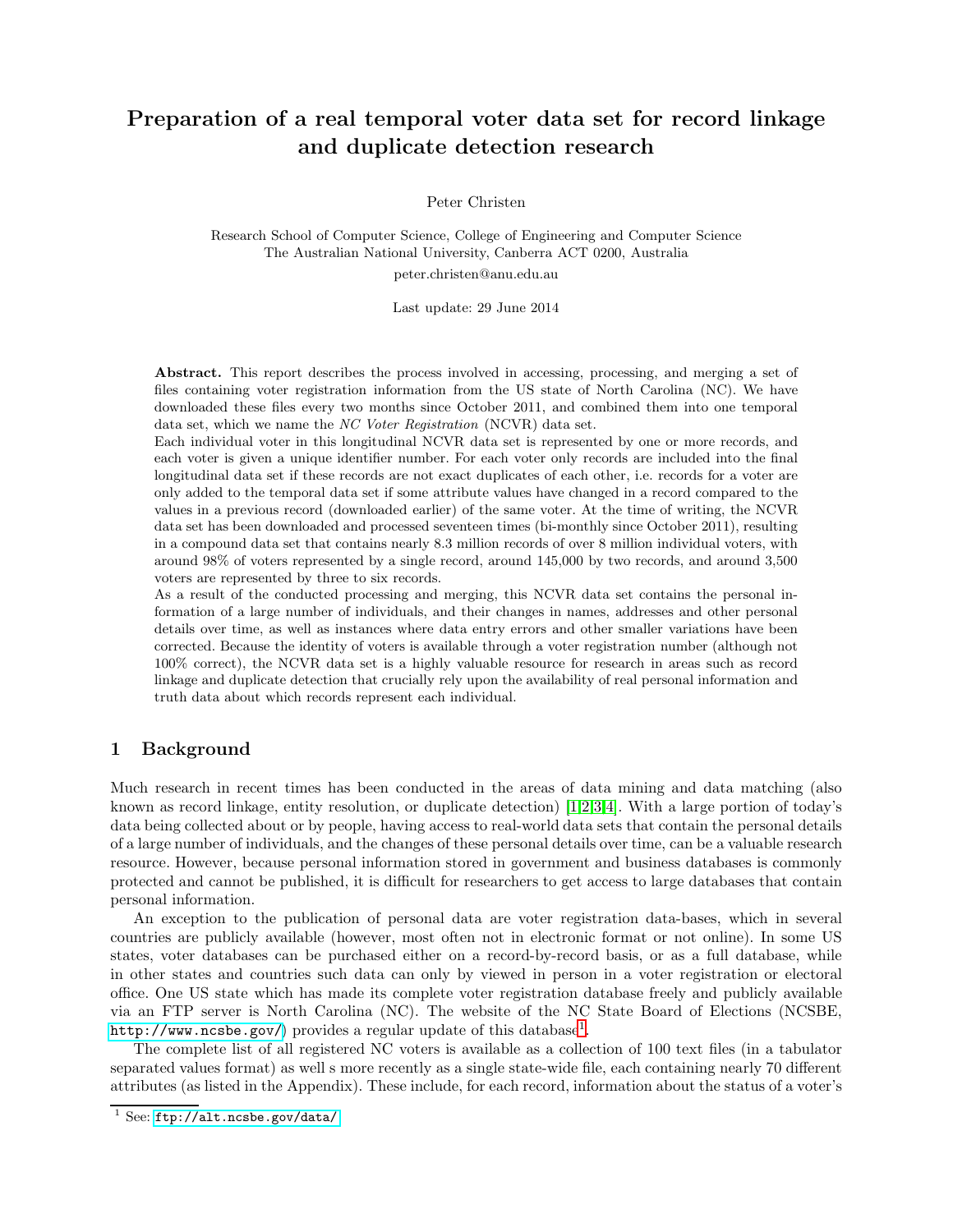<span id="page-1-0"></span>

| Download   | Size of | Num of    | Num of dist- | Num of VRNs      | Num of incorrect   |
|------------|---------|-----------|--------------|------------------|--------------------|
| date       | file    | records   | inct VRNs    | multiple records | registration dates |
| 4 Oct 2011 | 635 MB  | 6,233,685 | 2,802,362    | 700,188          | 19,312             |
| 3 Dec 2011 | 711 MB  | 6,981,777 | 3,013,266    | 762,477          | 23,213             |
| 4 Feb 2012 | 710 MB  | 6,974,907 | 3,020,349    | 726,251          | 22,901             |
| 1 Apr 2012 | 718 MB  | 7,054,742 | 3,059,669    | 773,416          | 22,881             |
| 2 Jun 2012 | 722 MB  | 7,090,380 | 3,078,797    | 778,072          | 22,871             |
| 4 Aug 2012 | 727 MB  | 7,134,354 | 3,100,312    | 781,221          | 22,827             |
| 1 Oct 2012 | 745 MB  | 7,310,235 | 3,203,187    | 805,906          | 22,766             |
| 3 Dec 2012 | 766 MB  | 7,524,477 | 3,307,441    | 834,754          | 22,720             |
| 2 Feb 2013 | 739 MB  | 7,251,819 | 3,235,939    | 815,213          | 21,350             |
| 3 Apr 2013 | 741 MB  | 7,268,065 | 3,244,340    | 816,353          | 20,604             |
| 2 Jun 2013 | 743 MB  | 7,291,727 | 3,255,845    | 819,006          | 19,428             |
| 1 Aug 2013 | 747 MB  | 7,325,037 | 3,272,587    | 822,865          | 18,890             |
| 1 Oct 2013 | 750 MB  | 7,358,267 | 3,287,470    | 826,857          | 18,262             |
| 3 Dec 2013 | 753 MB  | 7,388,105 | 3,304,359    | 830,252          | 17,942             |
| 2 Feb 2014 | 754 MB  | 7,391,222 | 3,304,268    | 830,444          | 31,889             |
| 5 Apr 2014 | 642 MB  | 6,293,509 | 2,774,253    | 745,734          | 60,736             |
| 5 Jun 2014 | 642 MB  | 7,453,885 | 3,299,779    | 829,086          | 109,572            |

Table 1. Basic download statistics for concatenated NCVR files (after removal of records with incorrect dates).

registration, the voter's name and address details, their age, gender, drivers license and telephone numbers, as well as their race, ethnicity and registered party affiliations. Not all of this information is available in all records, as is shown in Table ?? below.

Only some of these attributes are of value for research in the areas of record linkage and duplicate detection, where the main objective is to use personal identifiers, such as names and address details, to identify and match records that refer to the same entity (in the NCVR data set these entities are individual voters).

In the following section we describe in detail the characteristics of the attributes selected for the temporal NC voter data set we generated, while in Section [3](#page-2-0) we describe how we cleaned and pre-processed, and then combined, the individual data sets downloaded on a bi-monthly basis since October 2011.

# 2 File download and basic characteristics

The individual text files that describe the current details of all voters in NC have been downloaded from the URL given in Footnote [1](#page-0-0) on a regular basis since October 2011. Table [1](#page-1-0) shows the exact dates when the NCVR files were downloaded, their sizes, as well as some basic statistics of these files. As can be seen, a significant number of voter registration numbers (VRN) occurred more than once at any download date.

Table [2](#page-2-1) shows the frequency distributions of how many times a distinct VRN occurred. VRNs that occurred several times are processed as will be described in the following section.

We decided – in a somewhat arbitrary way – to set all registration dates with a value before the 1 January 1930 (over 80 years ago) and those with a value after the current date as incorrect dates. We argue that voters with registration dates before 1930 would have to be over 100 years old now, so removing voters with older registration dates would only affect a small number of voters. We also set as incorrect dates those with a value in an invalid date format. All records with incorrect registration dates are deleted from the downloaded files prior to further processing. As can be seen from Table [1,](#page-1-0) the number of incorrect dates increases steadily over time.

The following Tables [3,](#page-3-0) [4,](#page-4-0) [5,](#page-5-0) and [6](#page-6-0) show the basic data characteristics of these individual files as the number of unique values in an attribute, as well as the percentage of records that have a missing (empty) value in an attribute. Values in the age attribute are integer values. In the gender attribute we have three values: 'f', 'm', and 'u' (for an unknown gender). The values in the birth place attribute are two-letter US state abbreviations. The file downloaded in April 2014 was severely corrupted, resulting in many more unique values in the majority of attributes.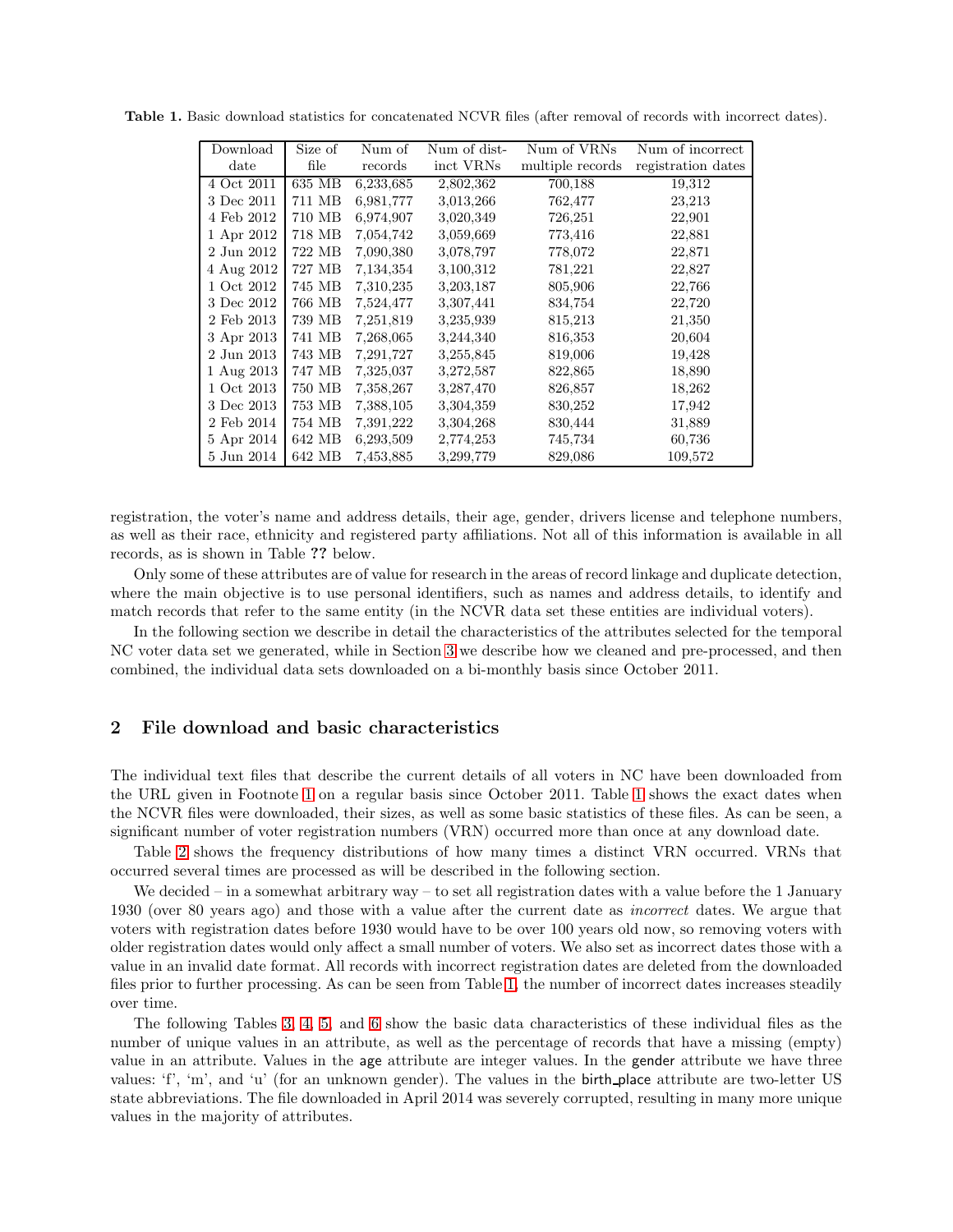<span id="page-2-1"></span>

| Download         |           |         | Frequency of VRN occurrence |        |         |         | Maximum   |
|------------------|-----------|---------|-----------------------------|--------|---------|---------|-----------|
| $_{\text{date}}$ | 1         | 2       | 3                           | 4      | $5-9$   | $10+$   | frequency |
| 4 Oct 2011       | 2,102,174 | 295,859 | 95,900                      | 72,773 | 117,671 | 117,985 | 53        |
| 3 Dec 2011       | 2,250,789 | 328,241 | 93,714                      | 75,517 | 131,906 | 133,099 | 57        |
| 4 Feb 2012       | 2,258,098 | 327,010 | 94,121                      | 76,213 | 132,244 | 132,663 | 57        |
| 1 Apr 2012       | 2,286,253 | 332,179 | 95,534                      | 77,167 | 134,622 | 133,914 | 56        |
| 2 Jun 2012       | 2,300,725 | 333,701 | 96,552                      | 78,224 | 135,281 | 134,314 | 56        |
| 4 Aug 2012       | 2,319,091 | 332,972 | 96,661                      | 79,449 | 137,043 | 135,096 | 56        |
| 1 Oct 2012       | 2,397,281 | 345,218 | 100,549                     | 82,644 | 140,963 | 136,532 | 56        |
| 3 Dec 2012       | 2,472,687 | 357,928 | 102,863                     | 85,633 | 149,133 | 139,197 | 56        |
| 2 Feb 2013       | 2,420,726 | 346,201 | 104,051                     | 87,251 | 144,904 | 132,806 | 55        |
| 3 Apr 2013       | 2,427,987 | 345,542 | 104,221                     | 87,898 | 145,632 | 133,060 | 55        |
| 2 Jun 2013       | 2,436,839 | 346,192 | 104,398                     | 88,442 | 146,570 | 133,404 | 55        |
| 1 Aug 2013       | 2,449,722 | 347,350 | 104,470                     | 89,415 | 147,780 | 133,850 | 55        |
| 1 Oct 2013       | 2,460,613 | 348,434 | 104,781                     | 90,421 | 148,849 | 134,372 | 55        |
| 3 Dec 2013       | 2,474,107 | 349,054 | 105,696                     | 91,150 | 149,662 | 134,690 | 54        |
| 2 Feb 2014       | 2,473,824 | 348,932 | 106,155                     | 91,499 | 149,496 | 134,362 | 54        |
| 5 Apr 2014       | 2,028,519 | 357,139 | 112,481                     | 64,275 | 92,265  | 119,574 | 54        |
| 5 Jun 2014       | 2,470,693 | 348,002 | 106,712                     | 91,554 | 148,788 | 134,030 | 54        |

Table 2. Distribution of number of times a distinct VRN occurred in a downloaded file.

## <span id="page-2-0"></span>3 Data processing

In this section we described the three main steps taken to processing the raw NCVR files (the ones summarised in Table [1\)](#page-1-0) and merge them into a single temporal data set. Figures [1](#page-7-0) to [3](#page-11-0) outline the main sub-steps involved in each of the three main processing steps. In the first step (Process individual files), each file is processed separately, and exact duplicates records are removed. In the second step (Remove duplicates across files), the individual files are ordered according to their download dates, and records are compared between individual files. Records in later files that are identified as exact duplicates of a record in an earlier file are removed.

In the third and final step (*Merge records across files*), for each voter a list of one or more records is generated based on a series of similarity tests on selected attribute combinations. Finally, the resulting single data set is written into a CSV file. Details of these processing steps are given in the following sub-sections. The programs used for cleaning and processing the NCVR data set are all written in the Python<sup>[2](#page-2-2)</sup> programming language.

#### <span id="page-2-3"></span>3.1 Step 1: Individual file pre-processing

In this step, each NCVR file is processed individually, with the aim to identify exact duplicates records, both those that have the same VRN but also those that have different VRNs. Figure [1](#page-7-0) outlines the steps conducted on each file.

We designate exact duplicate records as those that have the same values in selected attribute check combinations (exact checks). Table [7](#page-7-1) shows the different combinations of attributes we consider. With the exception of voter reg num, name prefix, birth place, register date, and the four code attributes (status, reason, race, and ethnicity), we consider all attributes that contain meaningful information about individual voters that can help distinguish records of one voter from those of another.

For each column of Table [7,](#page-7-1) the values in the attributes shown with a  $\otimes$  are concatenated into a one string (i.e. one string will represent one record). Records that have the same string are designated as exact duplicates. As described in Figure [1,](#page-7-0) in cases where exact duplicate records with the same VRN occur we only keep one of them (step 1.2), and exact duplicates with different VRNs we only keep the record with the smallest VRN (step 1.4).

The age attribute is handled in a special case, as even within a single NCVR file there can be duplicate records of the same voter with the age value differing by 1 year. We therefore conduct all checks E1 to E7 by not considering the age value of records when the check string of a record is generated, but we rather

<span id="page-2-2"></span> $^2$  <http://www.python.org>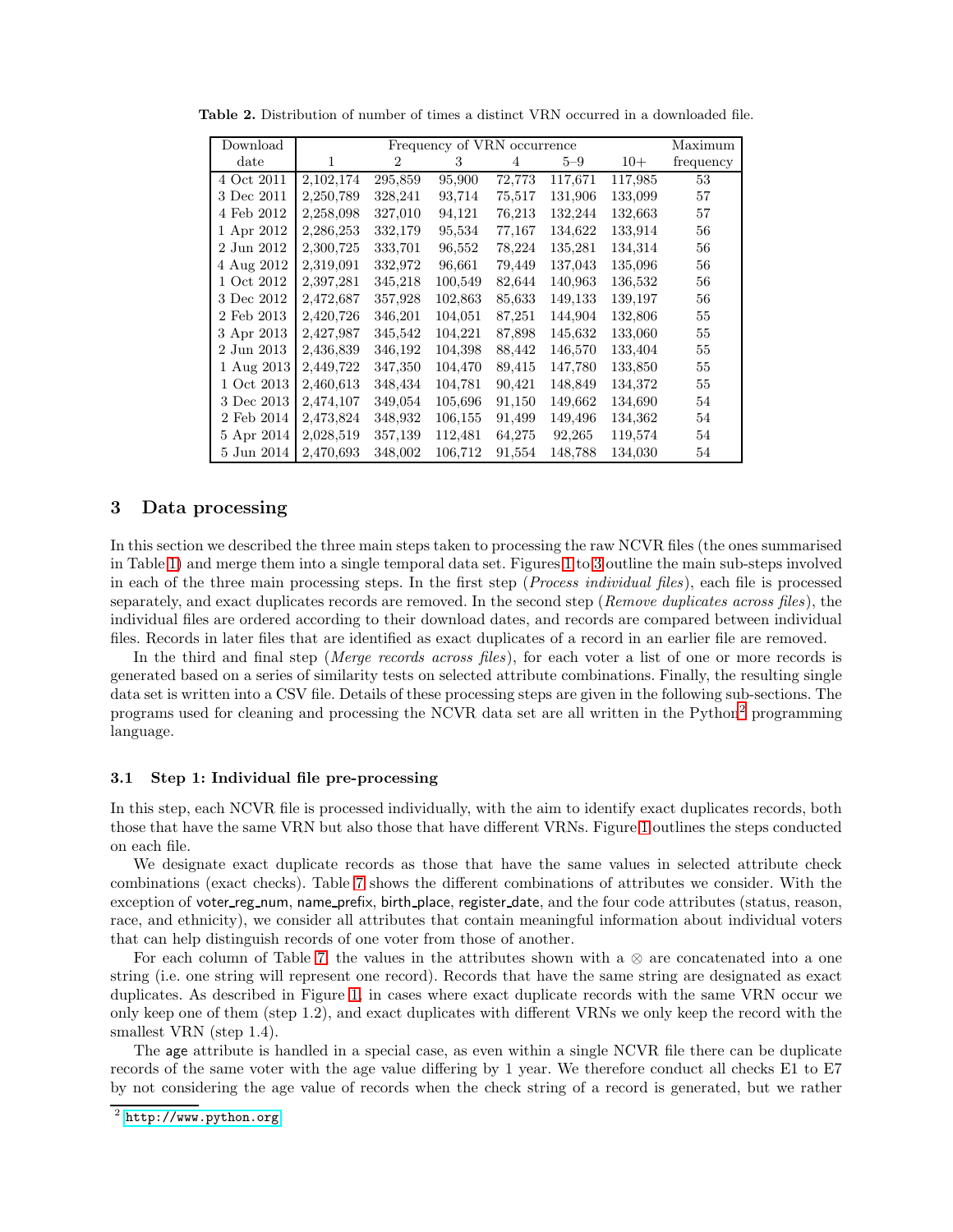| Attribute name     | Oct 2011  | Dec 2011  | Feb 2012  | Apr 2012  | Jun 2012  | Aug 2012  | Oct 2012  | Dec 2012  | Feb 2013  | Apr 2013  | Jun 2013  |
|--------------------|-----------|-----------|-----------|-----------|-----------|-----------|-----------|-----------|-----------|-----------|-----------|
| voter_reg_num      | 2,802,692 | 3,013,625 | 3,020,704 | 3,060,028 | 3,079,158 | 3,100,669 | 3,203,540 | 3,307,795 | 3,236,286 | 3,244,693 | 3,256,199 |
| status code        |           |           | b.        |           |           |           |           |           |           |           |           |
| reason_code        | 23        | 31        | 31        | 31        | 31        | 31        | 31        | 31        | 30        | 30        | 30        |
| name_prefix        | 17        | 20        |           |           |           | 0         |           |           |           |           |           |
| first_name         | 193.552   | 203,296   | 204.576   | 208,166   | 209,429   | 211,032   | 219,053   | 226,733   | 223,520   | 224,380   | 225,316   |
| middle_name        | 274,385   | 291,708   | 293,540   | 298,655   | 300,387   | 302,708   | 312,181   | 320,259   | 315,113   | 316,433   | 317,875   |
| last_name          | 281,704   | 294,823   | 295,966   | 298,896   | 300,431   | 302,165   | 311,765   | 320,110   | 313,780   | 314,806   | 316,125   |
| name_suffix        | 14        | 15        | 15        | 15        | 15        | 16        | 16        | 16        | 16        | 16        | 16        |
| age                | 105       | 107       | 110       | 111       | 113       | 113       | 116       | 125       | 108       | 106       | 104       |
| gender             |           |           |           |           |           |           |           | 3         |           |           |           |
| race_code          |           |           |           |           |           |           |           |           |           |           |           |
| ethnicity_code     |           |           |           |           |           |           |           |           |           |           |           |
| res_street_address | 3,258,731 | 3,434,732 | 3,435,917 | 3,451,715 | 3,460,686 | 3,473,126 | 3,522,873 | 3,581,569 | 3,518,417 | 3,523,693 | 3,528,860 |
| city               | 784       | 792       | 791       | 790       | 790       | 790       | 789       | 789       | 784       | 785       | 785       |
| state              |           |           | 4         |           |           |           |           |           |           |           |           |
| zip_code           | 892       | 906       | 904       | 902       | 904       | 899       | 898       | 897       | 888       | 886       | 886       |
| full_phone_num     | 1,926,803 | 2,080,526 | 2,088,744 | 2,120,672 | 2,131,362 | 2,151,179 | 2,219,482 | 2,279,906 | 2,227,706 | 2,241,393 | 2,253,747 |
| birth_place        | 58        | 58        | 58        | 58        | 60        | 60        | 60        | 60        | 60        | 60        | 60        |
| register date      | 20,053    | 20,593    | 20,634    | 20,697    | 20,748    | 20,809    | 20,865    | 20,924    | 20,822    | 20,830    | 20,839    |

<span id="page-3-0"></span>Table 3. Number of unique values in attributes in concatenated NCVR files (part 1).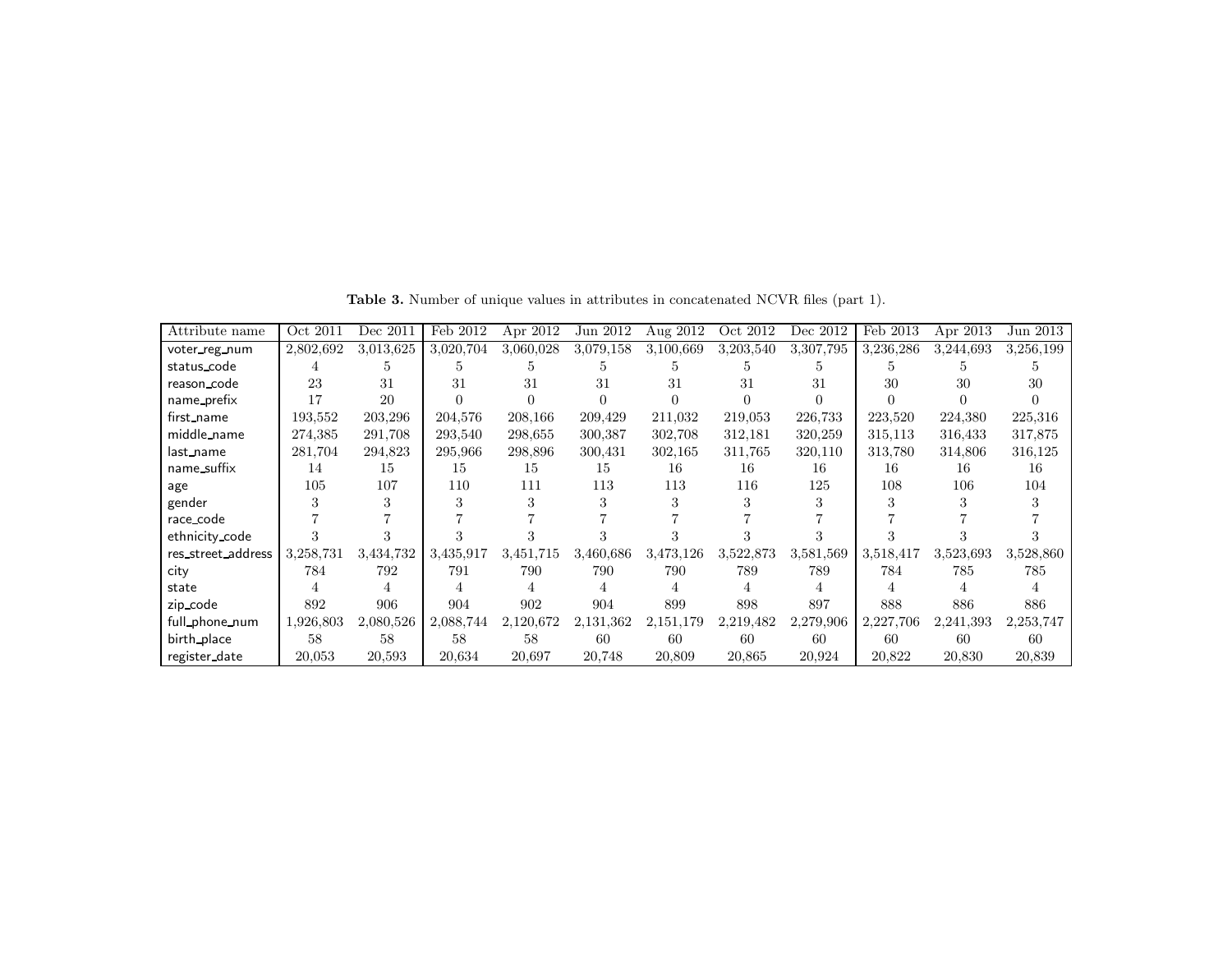<span id="page-4-0"></span>

| Attribute name     | Aug 2013  | Oct 2013  | Dec 2013  | Feb 2014  | Apr 2014  | Jun 2014       |
|--------------------|-----------|-----------|-----------|-----------|-----------|----------------|
| voter reg_num      | 3,272,942 | 3,287,823 | 3,304,714 | 3,311,218 | 2,798,630 | 3,341,378      |
| status_code        | 5         | 5         | 5         | 5         | 78        | 5              |
| reason_code        | 30        | 30        | 30        | 30        | 107       | 30             |
| name_prefix        | $^{(1)}$  | 0         |           |           | 81        | 0              |
| first_name         | 226,789   | 227,954   | 229,077   | 229,746   | 202,397   | 232,439        |
| middle name        | 320,163   | 322,125   | 323,924   | 325,144   | 285,967   | 329,215        |
| last_name          | 317,822   | 319,871   | 321,841   | 322,905   | 283,850   | 325,972        |
| name_suffix        | 16        | 16        | 16        | 16        | 117       | 18             |
| age                | 104       | 105       | 105       | 105       | 213       | 107            |
| gender             | 3         | 3         | 3         | 3         | 119       | 3              |
| race_code          |           |           |           | 8         | 124       |                |
| ethnicity_code     | 3         | 3         | 3         | 3         | 109       | 3              |
| res_street_address | 3,536,001 | 3,544,675 | 3,551,969 | 3,553,853 | 3,108,168 | 3,567,915      |
| city               | 784       | 783       | 782       | 783       | 874       | 782            |
| state              | 4         | 4         | 4         | 4         | 105       | $\overline{4}$ |
| zip_code           | 884       | 883       | 881       | 881       | 977       | 881            |
| full_phone_num     | 2,269,527 | 2,288,820 | 2,302,652 | 2,314,399 | 2,015,354 | 2,350,105      |
| birth_place        | 60        | 60        | 60        | 60        | 171       | 58             |
| register_date      | 21,025    | 21,094    | 21,153    | 21,185    | 20,950    | 21,200         |

Table 4. Number of unique values in attributes in concatenated NCVR files (part 2).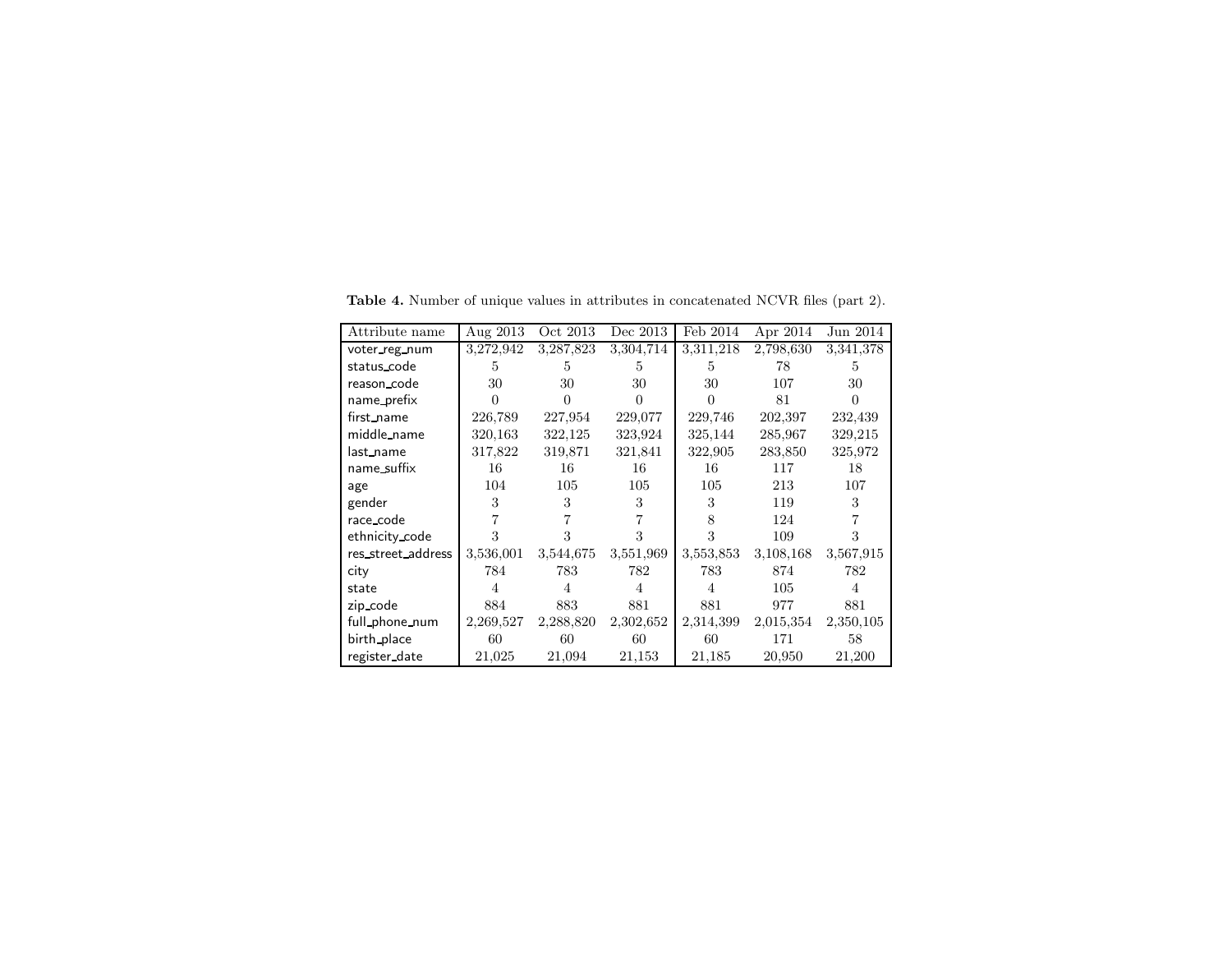| Attribute name     | Oct 2011 | Dec 2011  | Feb 2012 | Apr 2012   | Jun 2012 | Aug 2012 | Oct 2012 | Dec 2012  | Feb 2013  | Apr 2013  | Jun 2013   |
|--------------------|----------|-----------|----------|------------|----------|----------|----------|-----------|-----------|-----------|------------|
| voter_reg_num      | $0.00\%$ | $0.00\%$  | $0.00\%$ | $0.00\%$   | $0.00\%$ | $0.00\%$ | $0.00\%$ | $0.00\%$  | $0.00\%$  | $0.00\%$  | $0.00\%$   |
| status code        | $0.00\%$ | $0.00\%$  | $0.00\%$ | $0.00\%$   | $0.00\%$ | $0.00\%$ | $0.00\%$ | $0.00\%$  | $0.00\%$  | $0.00\%$  | $0.00\%$   |
| reason_code        | $0.00\%$ | $0.00\%$  | $0.00\%$ | $0.00\%$   | $0.00\%$ | $0.00\%$ | $0.00\%$ | $0.00\%$  | $0.00\%$  | $0.00\%$  | $0.00\%$   |
| name_prefix        | 99.98%   | 99.98\%   | 100.00%  | $100.00\%$ | 100.00%  | 100.00%  | 100.00%  | 100.00%   | 100.00%   | 100.00%   | $100.00\%$ |
| first_name         | $0.00\%$ | $0.00\%$  | $0.00\%$ | $0.00\%$   | $0.00\%$ | $0.00\%$ | $0.00\%$ | $0.00\%$  | $0.00\%$  | $0.00\%$  | $0.00\%$   |
| middle_name        | $6.47\%$ | $6.50\%$  | $6.51\%$ | $6.49\%$   | $6.49\%$ | $6.48\%$ | $6.54\%$ | 6.75%     | $6.75\%$  | $6.73\%$  | $6.72\%$   |
| last_name          | $0.00\%$ | $0.00\%$  | $0.00\%$ | $0.00\%$   | $0.00\%$ | $0.00\%$ | $0.00\%$ | $0.00\%$  | $0.00\%$  | $0.00\%$  | $0.00\%$   |
| name_suffix        | 94.38%   | 94.36\%   | 94.36\%  | 94.36\%    | 94.36%   | 94.36\%  | 94.35\%  | 94.33\%   | 94.33\%   | 94.32\%   | 94.32\%    |
| age                | $0.00\%$ | $0.00\%$  | $0.00\%$ | $0.00\%$   | $0.00\%$ | $0.00\%$ | $0.00\%$ | $0.00\%$  | $0.00\%$  | $0.00\%$  | $0.00\%$   |
| gender             | $0.00\%$ | $0.00\%$  | $0.00\%$ | $0.00\%$   | $0.00\%$ | $0.00\%$ | $0.00\%$ | $0.00\%$  | $0.00\%$  | $0.00\%$  | $0.00\%$   |
| race_code          | $0.00\%$ | $0.00\%$  | $0.00\%$ | $0.00\%$   | $0.00\%$ | $0.00\%$ | $0.00\%$ | $0.00\%$  | $0.00\%$  | $0.00\%$  | $0.00\%$   |
| ethnicity_code     | $0.00\%$ | $0.00\%$  | $0.00\%$ | $0.00\%$   | $0.00\%$ | $0.00\%$ | $0.00\%$ | $0.00\%$  | $0.00\%$  | $0.00\%$  | $0.00\%$   |
| res_street_address | $0.00\%$ | $0.00\%$  | $0.00\%$ | $0.00\%$   | $0.00\%$ | $0.00\%$ | $0.00\%$ | $0.00\%$  | $0.00\%$  | $0.00\%$  | $0.00\%$   |
| city               | $0.01\%$ | $0.01\%$  | $0.01\%$ | $0.01\%$   | $0.01\%$ | $0.01\%$ | $0.01\%$ | $0.01\%$  | $0.01\%$  | $0.01\%$  | 0.01%      |
| state              | $0.00\%$ | $0.00\%$  | $0.00\%$ | $0.00\%$   | $0.00\%$ | $0.00\%$ | $0.00\%$ | $0.00\%$  | $0.00\%$  | $0.00\%$  | $0.00\%$   |
| zip_code           | $0.01\%$ | $0.01\%$  | $0.01\%$ | $0.01\%$   | $0.01\%$ | $0.01\%$ | $0.01\%$ | $0.01\%$  | $0.01\%$  | $0.01\%$  | $0.01\%$   |
| full_phone_num     | 59.24\%  | $59.83\%$ | 59.73%   | 59.64\%    | 59.72\%  | 59.69%   | 59.69%   | $60.05\%$ | 59.85\%   | 59.76%    | 59.70\%    |
| birth_place        | 14.70%   | 15.19%    | 15.08\%  | 14.96\%    | 14.97%   | 14.99%   | 15.58%   | $16.33\%$ | $16.10\%$ | $16.01\%$ | 15.94\%    |
| register_date      | $0.31\%$ | $0.33\%$  | $0.33\%$ | $0.32\%$   | $0.32\%$ | $0.32\%$ | $0.31\%$ | $0.30\%$  | 0.45%     | $0.91\%$  | $1.3\%$    |

<span id="page-5-0"></span>Table 5. Percentage of records with missing values in attributes in concatenated NCVR files (part 1).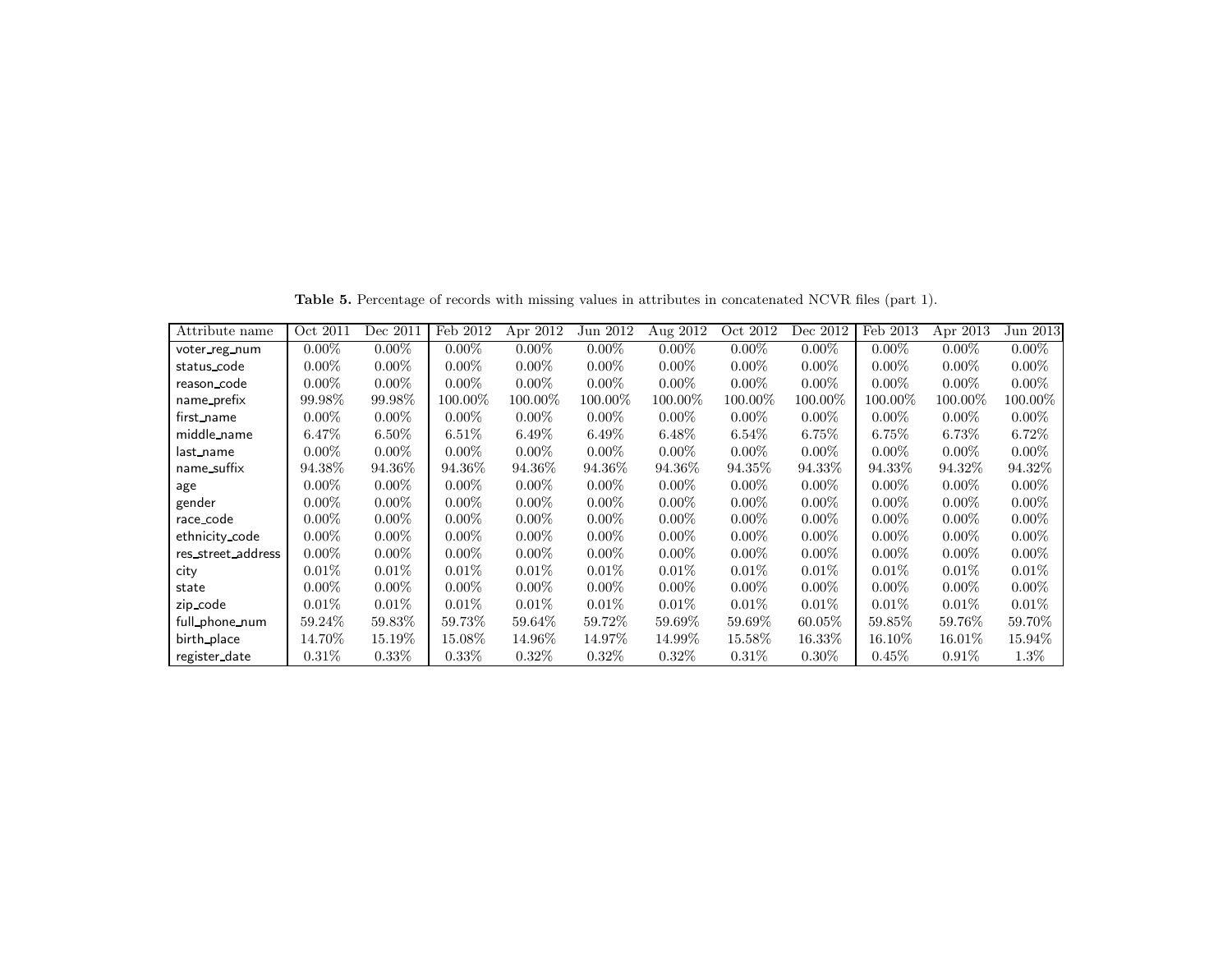<span id="page-6-0"></span>

| Attribute name     | Aug 2013 | $\overline{O}$ ct 2013 | Dec 2013  | Feb 2014 | Apr 2014   | Jun 2014 |
|--------------------|----------|------------------------|-----------|----------|------------|----------|
| voter_reg_num      | $0.00\%$ | $0.00\%$               | $0.00\%$  | $0.00\%$ | $0.00\%$   | $0.00\%$ |
| status_code        | $0.00\%$ | $0.00\%$               | $0.00\%$  | $0.00\%$ | $0.00\%$   | $0.00\%$ |
| reason_code        | $0.00\%$ | $0.00\%$               | $0.00\%$  | $0.00\%$ | $0.00\%$   | $0.00\%$ |
| name prefix        | 100.00%  | 100.00%                | 100.00%   | 100.00%  | $100.00\%$ | 100.00%  |
| first_name         | $0.00\%$ | $0.00\%$               | $0.00\%$  | $0.00\%$ | $0.00\%$   | $0.00\%$ |
| middle_name        | $6.71\%$ | $6.71\%$               | $6.70\%$  | $6.69\%$ | $6.54\%$   | $6.68\%$ |
| last_name          | $0.00\%$ | $0.00\%$               | $0.00\%$  | $0.00\%$ | $0.00\%$   | $0.00\%$ |
| name_suffix        | 94.33\%  | 94.33%                 | 94.33\%   | 94.34\%  | 94.36\%    | 94.34%   |
| age                | $0.00\%$ | $0.00\%$               | $0.00\%$  | $0.00\%$ | $0.00\%$   | $0.00\%$ |
| gender             | $0.00\%$ | $0.00\%$               | $0.00\%$  | $0.00\%$ | $0.00\%$   | $0.00\%$ |
| race_code          | $0.00\%$ | $0.00\%$               | $0.00\%$  | $0.00\%$ | $0.00\%$   | $0.00\%$ |
| ethnicity_code     | $0.00\%$ | $0.00\%$               | $0.00\%$  | $0.00\%$ | $0.00\%$   | $0.00\%$ |
| res_street_address | $0.00\%$ | $0.00\%$               | $0.00\%$  | $0.00\%$ | $0.00\%$   | $0.00\%$ |
| city               | $0.01\%$ | $0.01\%$               | $0.01\%$  | $0.01\%$ | $0.01\%$   | $0.01\%$ |
| state              | $0.00\%$ | $0.00\%$               | $0.00\%$  | $0.00\%$ | $0.00\%$   | $0.00\%$ |
| zip_code           | 0.01%    | $0.01\%$               | $0.01\%$  | $0.01\%$ | $0.01\%$   | $0.01\%$ |
| full_phone_num     | 59.65%   | 59.56%                 | 59.54%    | 59.42\%  | 58.47\%    | 59.24\%  |
| birth_place        | 15.87\%  | 15.78%                 | $15.69\%$ | 16.60%   | 15.05%     | 15.46\%  |
| register_date      | $0.26\%$ | $0.25\%$               | $0.24\%$  | $0.43\%$ | $0.97\%$   | 1.47%    |

Table 6. Percentage of records with missing values in attributes in concatenated NCVR files (part 2).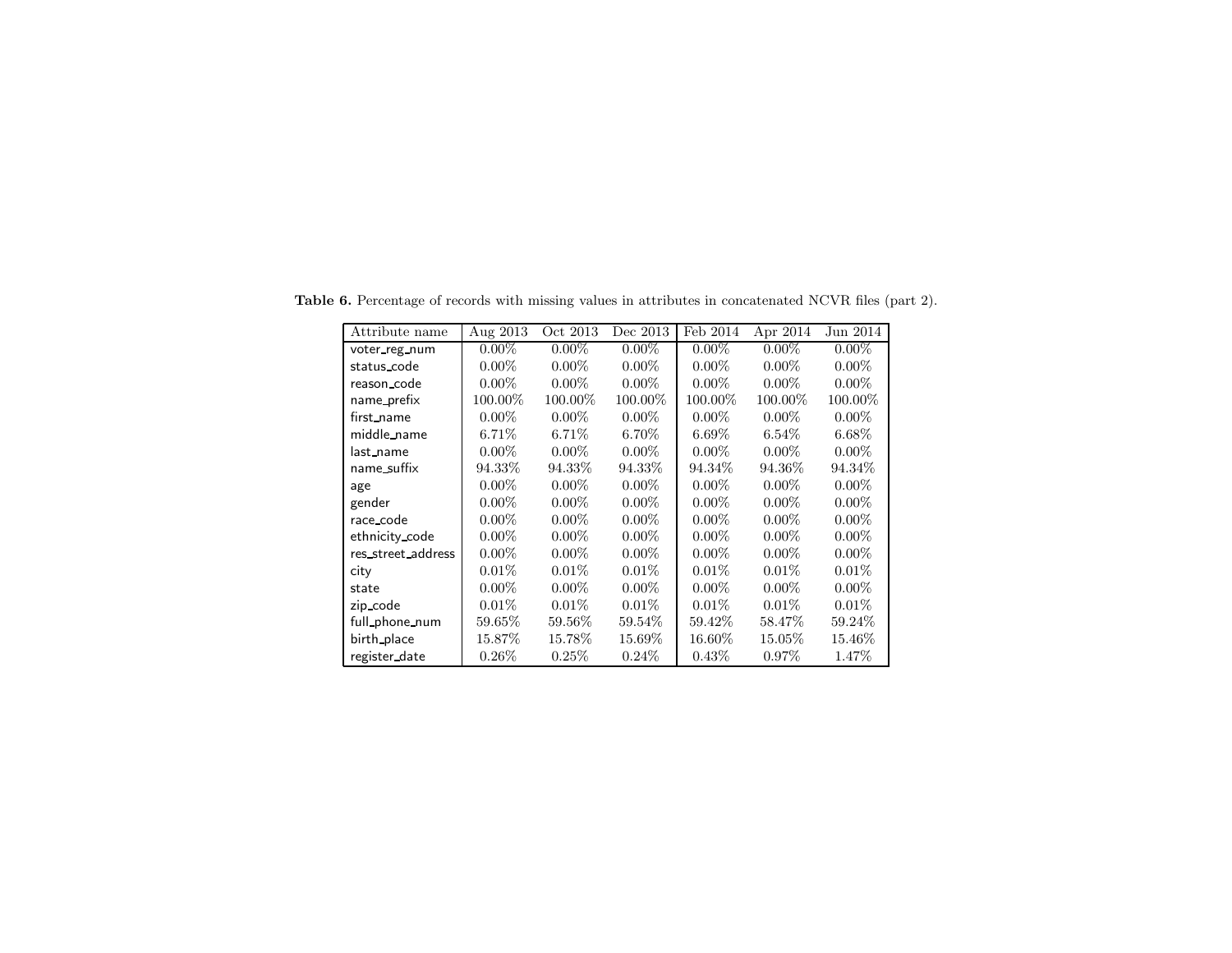| Step 1: Process individual files                                            |
|-----------------------------------------------------------------------------|
| For each individual NCVR downloaded file shown in Table 1 do:               |
| Step 1.1: For each distinct VRN in a file, build a list of all records with |
| this VRN.                                                                   |
| Step 1.2: For all VRNs that have more than one record:                      |
| - Check if records are exact duplicates of each other according             |
| to one of the attribute check combinations from Table 7.                    |
| - For all exact duplicate records only keep one of them.                    |
| Step 1.3: For all VRNs that still have more than one record:                |
| - Assign each of these record a new unique VRN, and remove                  |
| the original VRN and its records from the list of all VRNs.                 |
| Step 1.4: For each attribute check combination from Table 7:                |
| - Find all records that have the same value for the selected                |
| attribute combination.                                                      |
| - If several records have the same attribute check combination              |
| value, remove all except the one with the smallest VRN.                     |
| Step 1.5: Write the remaining list of VRNs (each with one record) into a    |
| new file named after download date.                                         |

<span id="page-7-0"></span>Fig. 1. Step involved in processing each file individually.

<span id="page-7-1"></span>Table 7. Attribute check combinations used to identify exact duplicate records within and across files ('E' stands for 'exact' check). Each column refers to one combination of attributes used (the ones with a ⊗). The age attribute (indicated by ⊙) is handled in a special way, because age values are changing over time. Details are described in Sections [3.1](#page-2-3) and [3.2.](#page-8-0)

| Attribute name     |           |           |                   |           |           |            |            |           |           |           |           | Attribute combinations used   |           |           |           |           |            |
|--------------------|-----------|-----------|-------------------|-----------|-----------|------------|------------|-----------|-----------|-----------|-----------|-------------------------------|-----------|-----------|-----------|-----------|------------|
|                    | E1        |           | E2 E3 E4 E5 E6 E7 |           |           |            |            |           |           |           |           | E8E9E10E11E12E13E14E15E16E17' |           |           |           |           |            |
| first_name         | $\otimes$ | ⊗         | $\otimes$         | ⊗         | ⊗         | $\otimes$  | $\otimes$  | ⊗         | $\otimes$ | $\otimes$ | $\otimes$ | $\otimes$                     | ⊗         | ⊗         | $\otimes$ | $\otimes$ | $\otimes$  |
| middle_name        | $\otimes$ | ⊗         | ⊗                 | $\otimes$ | ⊗         |            |            | $\otimes$ | ⊗         | $\otimes$ |           |                               | $\otimes$ |           |           |           |            |
| llast_name         | ⊗         | $\otimes$ | $\otimes$         | $\otimes$ | $\otimes$ | $\otimes$  | $\otimes$  | $\otimes$ | $\otimes$ | $\otimes$ | $\otimes$ | $\otimes$                     | $\otimes$ | ⊗         | $\otimes$ | $\otimes$ | ⊗          |
| name_suffix        | $\otimes$ | $\otimes$ | $\otimes$         |           | $\otimes$ | $\otimes$  | $\otimes$  | $\otimes$ | $\otimes$ | $\otimes$ |           |                               | $\otimes$ | $\otimes$ | $\otimes$ |           | ⊗          |
| age                | ⊙         | $\odot$   | $\odot$           | $\odot$   | $\odot$   | $_{\odot}$ | $_{\odot}$ |           |           | $\odot$   | $\odot$   | $\odot$                       | $\odot$   | $\odot$   | $\odot$   | $\odot$   | $_{\odot}$ |
| gender             | $\otimes$ |           | $\otimes$         | $\otimes$ | $\otimes$ | $\otimes$  | $\otimes$  | $\otimes$ | $\otimes$ | $\otimes$ | $\otimes$ |                               | $\otimes$ | $\otimes$ | $\otimes$ | $\otimes$ | $\otimes$  |
| race_code          |           |           |                   |           |           |            |            |           |           |           |           |                               | $\otimes$ |           |           |           |            |
| ethnicity_code     |           |           |                   |           |           |            |            |           |           |           |           |                               | $\otimes$ |           |           |           |            |
| res_street_address | $\otimes$ | ⊗         | $\otimes$         | $\otimes$ | $\otimes$ | $\otimes$  | $\otimes$  | $\otimes$ | ⊗         |           | ⊗         | $\otimes$                     |           | ⊗         | $\otimes$ | $\otimes$ |            |
| city               | ⊗         | $\otimes$ | $\otimes$         | $\otimes$ | $\otimes$ | $\otimes$  | ⊗          | $\otimes$ | $\otimes$ | $\otimes$ | ⊗         | $\otimes$                     |           | ⊗         |           | $\otimes$ | ⊗          |
| state              | ⊗         | ⊗         | $\otimes$         | $\otimes$ | $\otimes$ | $\otimes$  | $\otimes$  | $\otimes$ | ⊗         | ⊗         | $\otimes$ | $\otimes$                     |           | ⊗         | $\otimes$ | $\otimes$ | ⊗          |
| zip_code           | ⊗         | $\otimes$ | $\otimes$         | ⊗         |           | $\otimes$  | $\otimes$  | $\otimes$ | $\otimes$ | $\otimes$ | ⊗         | $\otimes$                     |           |           | $\otimes$ |           | ⊗          |
| full_phone_num     | ⊗         | $\otimes$ |                   | $\otimes$ | $\otimes$ | $\otimes$  |            | $\otimes$ |           |           |           |                               |           |           |           | $\otimes$ | $\otimes$  |
| birth_place        |           |           |                   |           |           |            |            |           |           |           |           |                               | $\otimes$ |           |           |           |            |
| register_date      |           |           |                   |           |           |            |            |           |           |           |           |                               | $\otimes$ |           |           |           |            |

generate the check strings without the age value and then calculate the numerical age difference for records with the same attribute check combination value. Those records that have an age difference of maximum 1 year are designated as duplicates and processed in the same way as exact duplicates (as outlined in Figure [1\)](#page-7-0). A special case is records where the age values is 111 (which seems to be an indicator of a missing age value, given its high overall frequency in the NCVR files). If one of the two records that are compared for exact duplicate status has an age value of 111 and the other record has an age of 50 or above we also designate the records as duplicates and remove one of the two records.

At the end of the first processing step, the data for each individual NCVR file consist of a list of VRNs with one record each, such that none of these records is an exact duplicate of any other record in the same file according to the attribute check combinations shown in Table [7.](#page-7-1)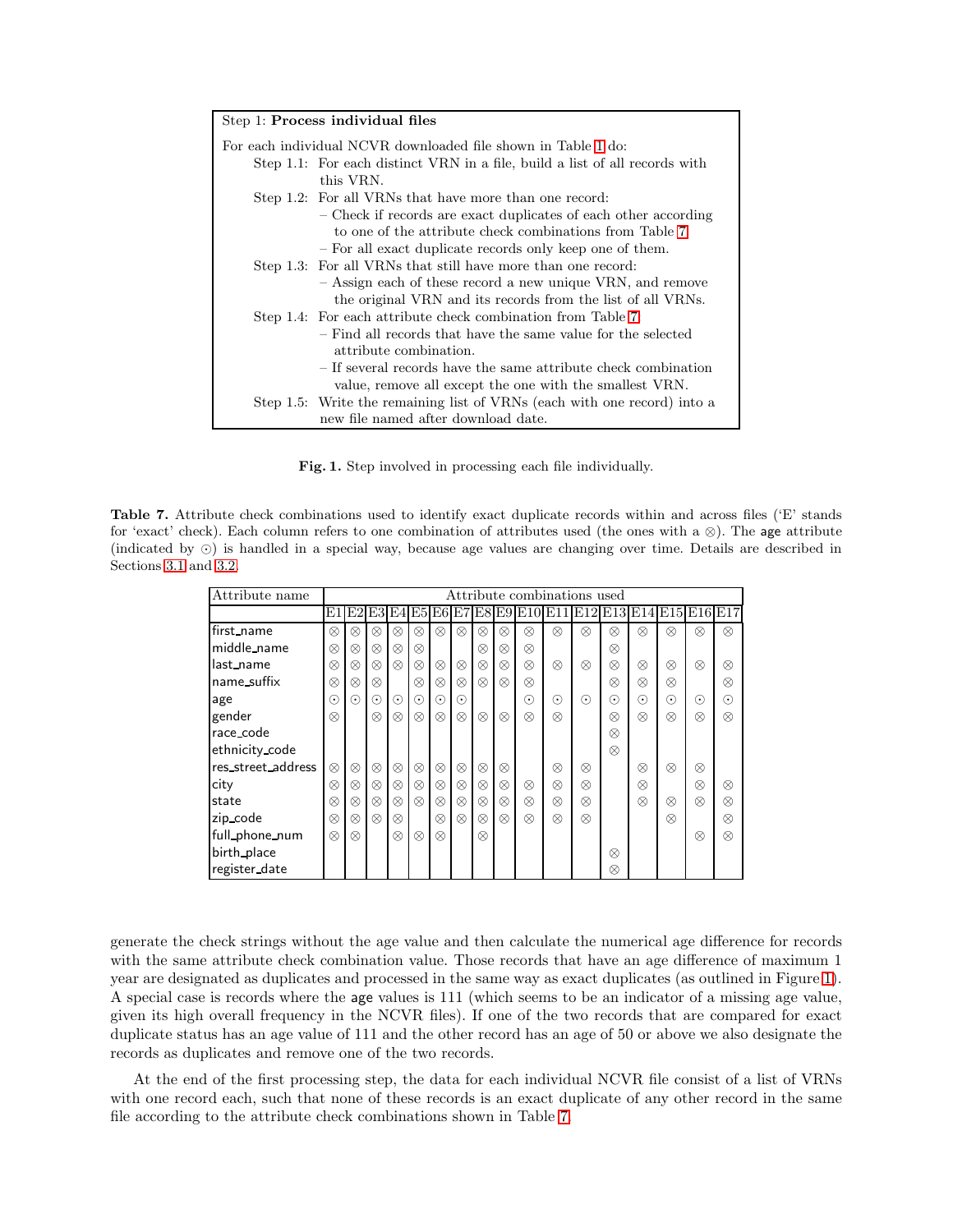<span id="page-8-1"></span>

| Download date |           | Number of unique VRNs Number of deleted records |
|---------------|-----------|-------------------------------------------------|
| 4 Oct 2011    | 6,194,106 | 20,459                                          |
| 3 Dec 2011    | 6,914,899 | 43,665                                          |
| 4 Feb 2012    | 6,912,150 | 39,856                                          |
| 1 Apr 2012    | 6,991,575 | 40,286                                          |
| 2 Jun 2012    | 7,026,716 | 40,793                                          |
| 4 Aug 2012    | 7,070,119 | 41,408                                          |
| 1 Oct 2012    | 7,243,954 | 43,515                                          |
| 3 Dec 2012    | 7,453,027 | 48,730                                          |
| 2 Feb 2013    | 7,190,038 | 40,431                                          |
| 3 Apr 2013    | 7,207,343 | 40,118                                          |
| 2 Jun 2013    | 7,232,033 | 40,266                                          |
| 1 Aug 2013    | 7,265,751 | 40,396                                          |
| 1 Oct 2013    | 7,299,493 | 40,512                                          |
| 3 Dec 2013    | 7,329,429 | 40,734                                          |
| 2 Feb 2014    | 7,319,503 | 39,830                                          |
| 5 Apr 2014    | 6,199,697 | 33,076                                          |
| 5 Jun 2014    | 7,304,809 | 39,504                                          |

Table 8. Number of distinct VRNs at the end of processing step 1, and the number of duplicate records (according to the attribute check combinations shown in Table [7\)](#page-7-1) that have been deleted.

#### <span id="page-8-0"></span>3.2 Step 2: Removing duplicates across files

Based on the individual lists of VRNs and records generated in the first processing step, in this second step we aim to remove duplicate records across files. These are records of voters where none of their details have changed (according to the attribute check combinations shown in Table [7.](#page-7-1) Figure [2](#page-9-0) outlines the individual steps conducted in this process.

The basic idea is that records in each individual file (downloaded at a certain point in time) are compared with records in files that have been downloaded earlier (step 2.1), and the same checks for exact duplicates as in step 1 are carried out (step 2.2). We again use the attribute check criteria shown in Table [7,](#page-7-1) first on records that have the same VRN across the two files (step 2.3), and then for records across the two files that have different VRNs but the same values in an attribute check combination (step 2.4).

Because we now compare files over longer period of time, when we do include values from the age attribute (E1 to E7) for checking we allow for a (currently) maximum age difference of 4 years as we do have NCVR files downloaded from 2011 to 2013. We again handle records with an age value of 111 in a special as was discussed above.

Table [9](#page-9-1) shows the number of duplicate records deleted (and how many of these duplicates had the same or a different VRN) and the number of different records that are kept for the merging of the individual files in the third processing step.

It is interesting to note that a large number of exact duplicates have a different VRN. It can also be seen that the larger the time difference between the earliest and a following file, the more records have different attributes values. This is expected, because over time more people will change their address, telephone number, or personal name.

At the end of the second processing step, the data for the earliest NCVR file (downloaded in October 2011) consists of a list of VRNs with one record each (the base list), such that none of these records is a duplicate of any other record according to the attribute check combinations shown in Table [7\)](#page-7-1). For all NCVR files downloaded later on, we also have a list of VRNs with one record each, but these lists only contain VRNs where their records do not have a duplicate record (according to the attribute check combinations from Table [7\)](#page-7-1) with any record in an earlier NCVR file In the third processing step these lists are merged into one final longitudinal data set.

#### 3.3 Step 3: Merging records across files

The objective of this final processing step is to merge records from the individual NCVR files into one final longitudinal data set, by appending records that correspond to the same voter to the correct VRN, such that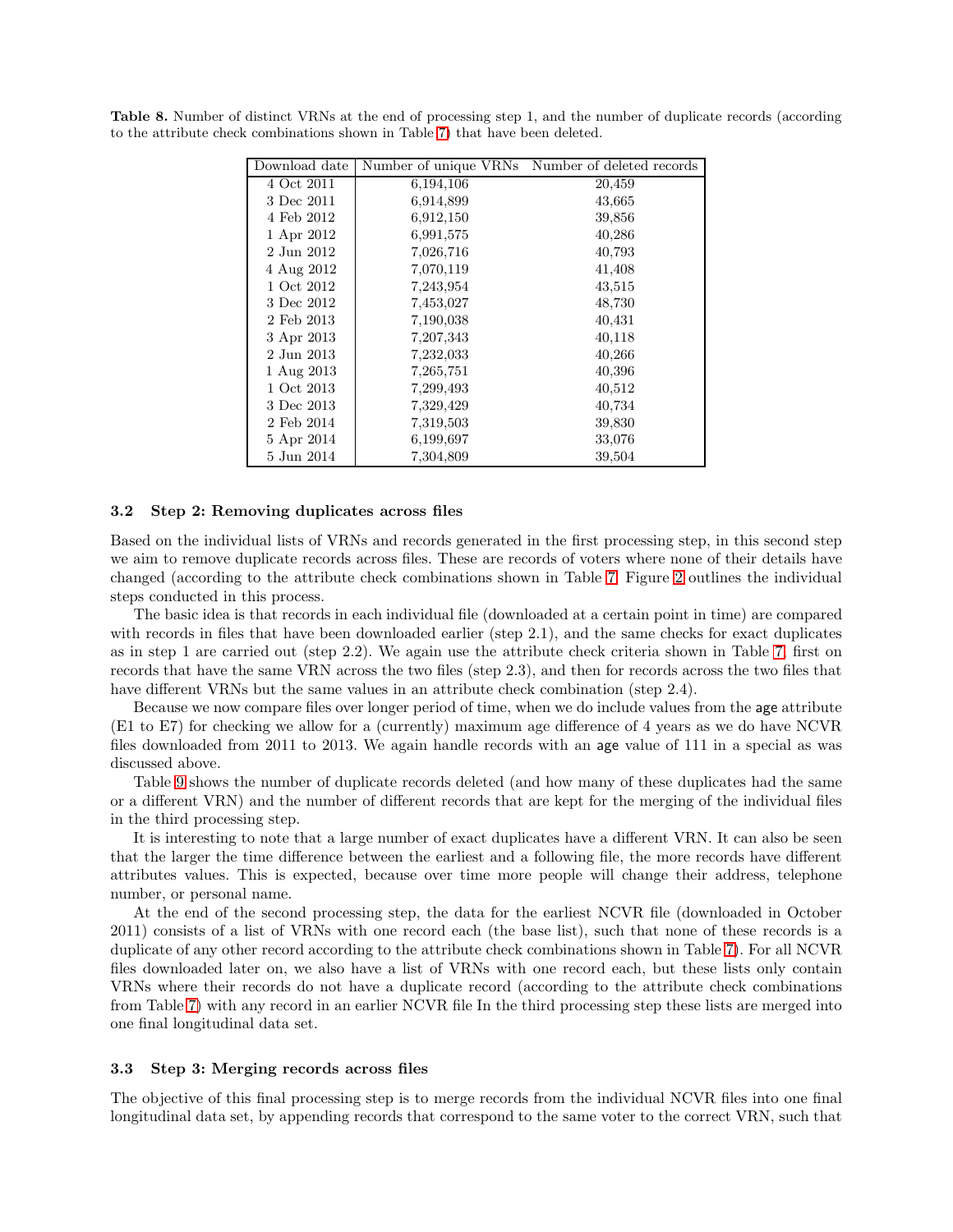| Step 2: Remove duplicates across files                                   |
|--------------------------------------------------------------------------|
| For each individual NCVR downloaded file shown in Table 1 do:            |
| Step 2.1: For each earlier NCVR file (according to download month):      |
| Step 2.2: For each distinct VRN that occurs both in the current and      |
| the earlier (according to download month) file:                          |
| – Check if the records for this VRNs are exact duplicates                |
| between the current and earlier file according to one of the             |
| attribute check combinations from Table 7.                               |
| - Remove any record with an exact duplicate in the earlier               |
| file from the list of the current file.                                  |
| Step 2.3: For each attribute check combination from Table 7:             |
| - Find all records in the current and earlier file that have             |
| the same value in the selected attribute combination.                    |
| - If several records have the same attribute check                       |
| combination value, remove the records in the list of the                 |
| current file.                                                            |
| Step 2.4: Write the remaining list of VRNs (each with one record) of the |
| current file into a new file named after download date.                  |

<span id="page-9-0"></span>Fig. 2. Step involved in removing duplicates across files.

<span id="page-9-1"></span>Table 9. Number of VRNs in the NCVR files other than the earliest (October 2011) that have a duplicate in an earlier NCVR file according to the attribute check combinations shown in Table [7](#page-7-1) (but with the age attribute comparison relaxed as described in Section [3.2\)](#page-8-0). Also shown is how many of these duplicates had the same VRN or a different VRN. Only records with different values (last column) are kept for further processing in step 3.

| Download date |           | Number of exact duplicates | Number of records with |
|---------------|-----------|----------------------------|------------------------|
|               | Same VRN  | Different VRN              | different values       |
| 3 Dec 2011    | 2,023,127 | 4,148,383                  | 743,389                |
| 4 Feb 2012    | 2,207,751 | 4,642,421                  | 61,978                 |
| 1 Apr 2012    | 2,211,821 | 4,663,425                  | 116,329                |
| 2 Jun 2012    | 2,243,524 | 4,713,096                  | 70,096                 |
| 4 Aug 2012    | 2,249,682 | 4,738,917                  | 81,520                 |
| 1 Oct 2012    | 2,219,444 | 4,750,914                  | 273,596                |
| 3 Dec 2012    | 2,266,237 | 4,832,911                  | 353,879                |
| 2 Feb 2013    | 2,328,955 | 4,803,291                  | 57,792                 |
| 3 Apr 2013    | 2,341,632 | 4,820,508                  | 45,203                 |
| 2 Jun 2013    | 2,350,937 | 4,839,768                  | 41,328                 |
| 1 Aug 2013    | 2,357,901 | 4,857,234                  | 50,616                 |
| 1 Oct 2013    | 2,367,001 | 4,875,323                  | 57,169                 |
| 3 Dec 2013    | 2,376,034 | 4,897,732                  | 55,663                 |
| 2 Feb 2014    | 2,388,213 | 4,902,075                  | 29,215                 |
| 5 Apr 2014    | 1,892,901 | 4,291,300                  | 15,496                 |
| 5 Jun 2014    | 2,389,069 | 4,899,495                  | 16,245                 |

each voter is represented by one or more records. Because exact duplicates records have been removed in the first two processing steps, only records that have different values in some attributes are assigned to a voter. Figure [3](#page-11-0) outlines the step involved in this merging process.

Similar to the exact duplicate checks based on the attribute combination checks shown in Table [7,](#page-7-1) in this step we use a set of attribute checks to identify candidate records that are likely refer to the same voter. As Table [10](#page-10-0) shows, these attribute combinations are more relaxed than the checks for exact duplicates and allow for more attributes to have different values.

Records that have the same value in the selected attributes for one of these check combinations will be further compared with the record(s) in the base list that have the same check value. These comparisons are based on similarity comparisons of attribute values rather than exact comparisons only, as shown in Figure [4.](#page-12-0) For the attributes that contain strings (all except age), we use a bi-gram based approximate string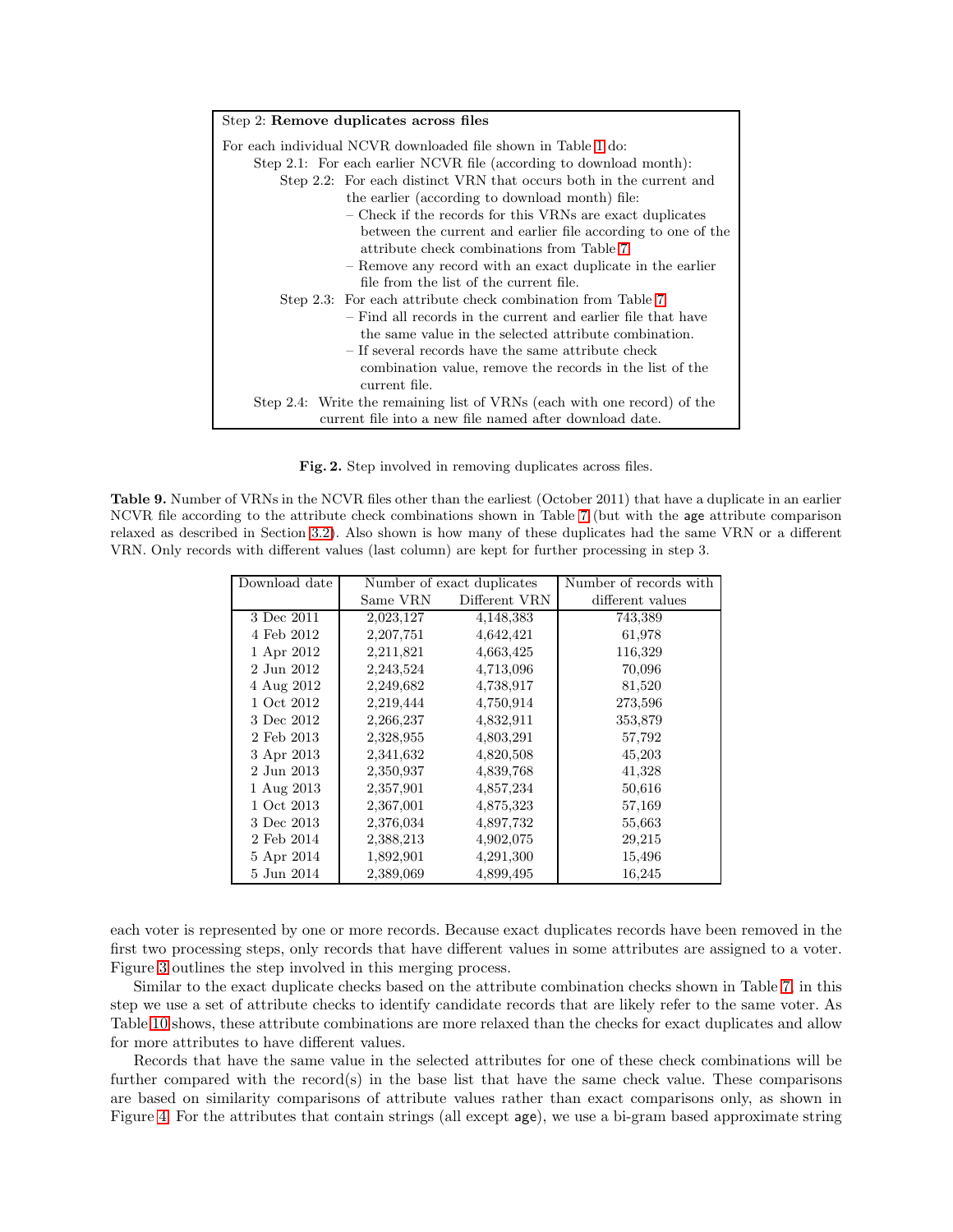Table 10. Attribute check combinations used to identify which records to add/merge to the record list of a VRN ('M' stands for 'merge' check). Each column refers to one combination of attributes used (the ones with <sup>a</sup> <sup>⊗</sup>). The age attribute (indicated by <sup>⊙</sup>) is handled in <sup>a</sup> special way, because age values are changing over time. Details are described in Sections [3.3.](#page-8-1)

<span id="page-10-0"></span>

| Attribute name     |           |            |           |           |           |           |           |           |                         |           |           | Merge attribute combinations used |           |           |           |           |           |           |                         |           |
|--------------------|-----------|------------|-----------|-----------|-----------|-----------|-----------|-----------|-------------------------|-----------|-----------|-----------------------------------|-----------|-----------|-----------|-----------|-----------|-----------|-------------------------|-----------|
|                    | M1        |            |           |           |           |           |           |           | M2 M3 M4 M5 M6 M7 M8 M9 | M10       |           |                                   | M13       | M14       |           |           |           |           | M15 M16 M17 M18 M19 M20 |           |
| first_name         | $\otimes$ | $\otimes$  | $\otimes$ | ⊗         |           | $\otimes$ | $\otimes$ | $\otimes$ | $\otimes$               | $\otimes$ | $\otimes$ | $\otimes$                         | $\otimes$ | $\otimes$ | $\otimes$ | ⊗         | ⊗         | $\otimes$ | $\otimes$               | $\otimes$ |
| middle_name        | $\otimes$ | $\otimes$  | $\otimes$ | $\otimes$ | $\otimes$ |           |           | $\otimes$ | $\otimes$               | $\otimes$ | $\otimes$ | $\otimes$                         | $\otimes$ | $\otimes$ | $\otimes$ | $\otimes$ | $\otimes$ |           |                         |           |
| last_name          | $\otimes$ |            |           | $\otimes$ | $\otimes$ | $\otimes$ | $\otimes$ | $\otimes$ | $\otimes$               | $\otimes$ | $\otimes$ | $\otimes$                         | $\otimes$ | $\otimes$ | $\otimes$ | $\otimes$ | $\otimes$ | $\otimes$ | $\otimes$               | $\otimes$ |
| name_suffix        | $\otimes$ | $\otimes$  | $\otimes$ |           | $\otimes$ |           | $\otimes$ | $\otimes$ | $\otimes$               | $\otimes$ | $\otimes$ | $\otimes$                         | $\otimes$ | $\otimes$ | $\otimes$ | $\otimes$ | ⊗         | $\otimes$ | $\otimes$               | ⊗         |
| age                |           | $_{\odot}$ | $\odot$   | $\odot$   |           | $\odot$   |           | $\odot$   | $\odot$                 | $\odot$   | $\odot$   | $\odot$                           | $\odot$   | $\odot$   | $\odot$   | $\odot$   | $\odot$   | $\odot$   | $\odot$                 | $\odot$   |
| gender             | $\otimes$ | $\otimes$  | $\otimes$ |           |           |           |           | $\otimes$ | $\otimes$               | $\otimes$ | $\otimes$ | $\otimes$                         | $\otimes$ | $\otimes$ | $\otimes$ | $\otimes$ | $\otimes$ | $\otimes$ | $\otimes$               | $\otimes$ |
| race_code          |           |            |           |           |           |           |           |           |                         |           |           |                                   |           |           | $\otimes$ |           |           | $\otimes$ |                         |           |
| ethnicity_code     |           |            |           |           |           |           |           |           |                         |           |           |                                   |           |           |           | $\otimes$ |           |           | $\otimes$               |           |
| res_street_address | $\otimes$ | $\otimes$  | $\otimes$ | $\otimes$ | $\otimes$ | $\otimes$ | $\otimes$ |           |                         |           |           |                                   |           |           |           |           |           |           |                         |           |
| city               | ⊗         | $\otimes$  | $\otimes$ | $\otimes$ | $\otimes$ | $\otimes$ | $\otimes$ | $\otimes$ | $\otimes$               | $\otimes$ |           | $\otimes$                         |           | $\otimes$ |           |           |           |           |                         |           |
| state              | ⊗         | $\otimes$  | $\otimes$ | $\otimes$ | $\otimes$ | $\otimes$ | $\otimes$ | $\otimes$ | $\otimes$               | $\otimes$ | $\otimes$ | $\otimes$                         | $\otimes$ | $\otimes$ |           |           |           |           |                         |           |
| zip_code           | $\otimes$ | $\otimes$  | $\otimes$ | $\otimes$ | $\otimes$ | $\otimes$ | $\otimes$ | $\otimes$ | $\otimes$               |           | $\otimes$ |                                   | $\otimes$ |           |           |           |           |           |                         |           |
| full_phone_num     |           | $\otimes$  |           |           |           |           |           | $\otimes$ |                         |           | $\otimes$ | $\otimes$                         |           |           |           |           |           |           |                         |           |
| birth_place        |           |            |           |           |           |           |           |           |                         |           |           |                                   |           |           | $\otimes$ | $\otimes$ | $\otimes$ | $\otimes$ | $\otimes$               | $\otimes$ |
| register_date      |           |            |           |           |           |           |           |           |                         |           |           |                                   |           |           |           |           | ⊗         |           |                         | ⊗         |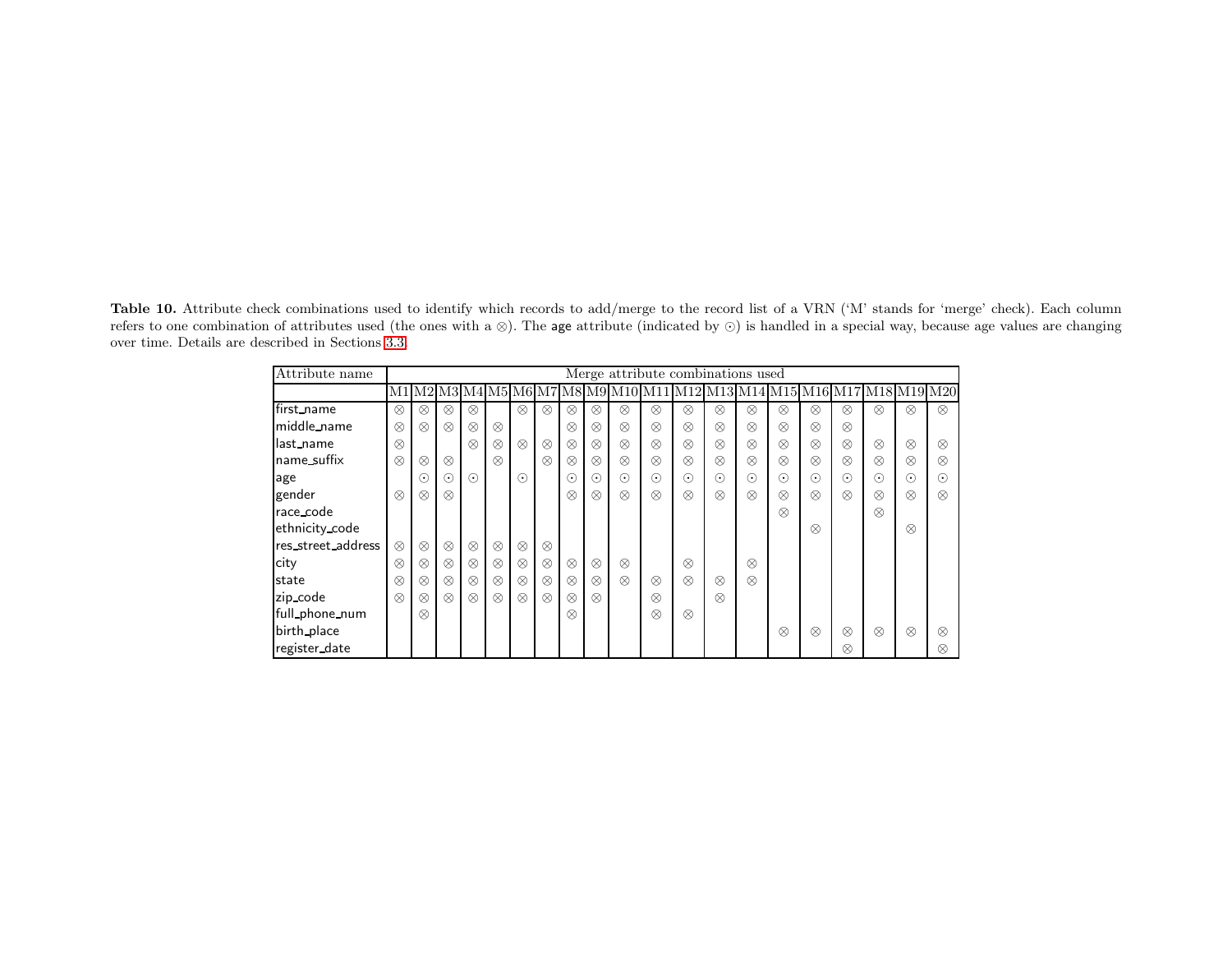| Step 3.1: Build the base list using the VRNs and their records from the<br>earliest NCVR file. |  |  |
|------------------------------------------------------------------------------------------------|--|--|
| Step 3.2: For each following NCVR file (according to download month):                          |  |  |
| Step 3.3: For each distinct VRN that occurs both in the base list and<br>the current file:     |  |  |
| – Check if the records for this VRNs fulfil one of the                                         |  |  |
| merge criteria (Table 10 plus similarity checks), if they                                      |  |  |
| do append the record from the current NCVR file to                                             |  |  |
| the record current NCVR file to the record list of the                                         |  |  |
| VRN in the base list.                                                                          |  |  |
| Step 3.4: For each attribute check combination from Table 10:                                  |  |  |
| - Find records in the current NCVR file that have the same                                     |  |  |
| value in the selected attribute combination as a record                                        |  |  |
| in the base list.                                                                              |  |  |
| - If similarity checks find a matching pattern,                                                |  |  |
| append record from current file to the matching list<br>of records in the base list.           |  |  |
| Step 3.5: For all records from the current NCVR file that have not                             |  |  |
| been matched to a VRN in the base list:                                                        |  |  |
| - Assign each of these record a new unique VRN, and                                            |  |  |
| add them into the base list.                                                                   |  |  |
| Step 3.6: Write the base list (VRNs and their assigned list of records)                        |  |  |
| into the final longitudinal NCVR data set.                                                     |  |  |

<span id="page-11-0"></span>Fig. 3. Step involved in merging records across files.

comparisons function, and for age values we calculate their difference as percentage over the larger of two age values  $[1]$ . All similarity values are normalised in  $[0.0, \ldots, 1.0]$ , and two attribute values that have a similarity above 0.6 are designated to be the same, and different otherwise.

Nearly twenty different such similarity checks are applied on any pair of records that have the same attribute combination according to one of the checks from Table [10,](#page-10-0) and if any of these similarity checks classify a record from a later NCVR file to be matching with a record in the base list (i.e. an earlier file), then the record is added to the corresponding list in the base list. Similar as is done in processing steps 1 and 2, as detailed in Figure [3,](#page-11-0) we first check records for similarities that have the same VRN (step 3.3) and then records with different VRNs (step 3.4). All records that do not fit any of the merging check criteria from Table [10](#page-10-0) are assumed not to refer to an already known voter in the base list, and are thus given a unique new VRN and then added to the base list (step 3.5).

The final step is to write the base list, made of VRNs and their lists of records, into the final longitudinal NCVR data set. This data set can either be sorted according to the VRNs, the registration and download dates, or be randomly shuffled. The values in the voter reg-num attribute (many of these created during the three processing steps) are not written into the final longitudinal NCVR data set, rather each voter (and its records) is given a unique voter identifier voter id in the form of a 8-digit integer number (starting from 0).

Table [11](#page-13-0) shows the final distribution of the number of voters with a certain number of records attached. As can be seen, the vast majority of voters (over 98%) is represented by a single record only). Figures [5](#page-13-1) shows the distribution of registration dates since 1930.

## 4 Conclusions

This paper described the steps involved in obtaining and preparing a large data set containing the personal details of over 8 million voters in the US state of North Carolina (NC). By downloading this data set every two months since October 2011, we were able to generate a comprehensive combined longitudinal data set that contains information about how people change their personal details, such as their name and addresses,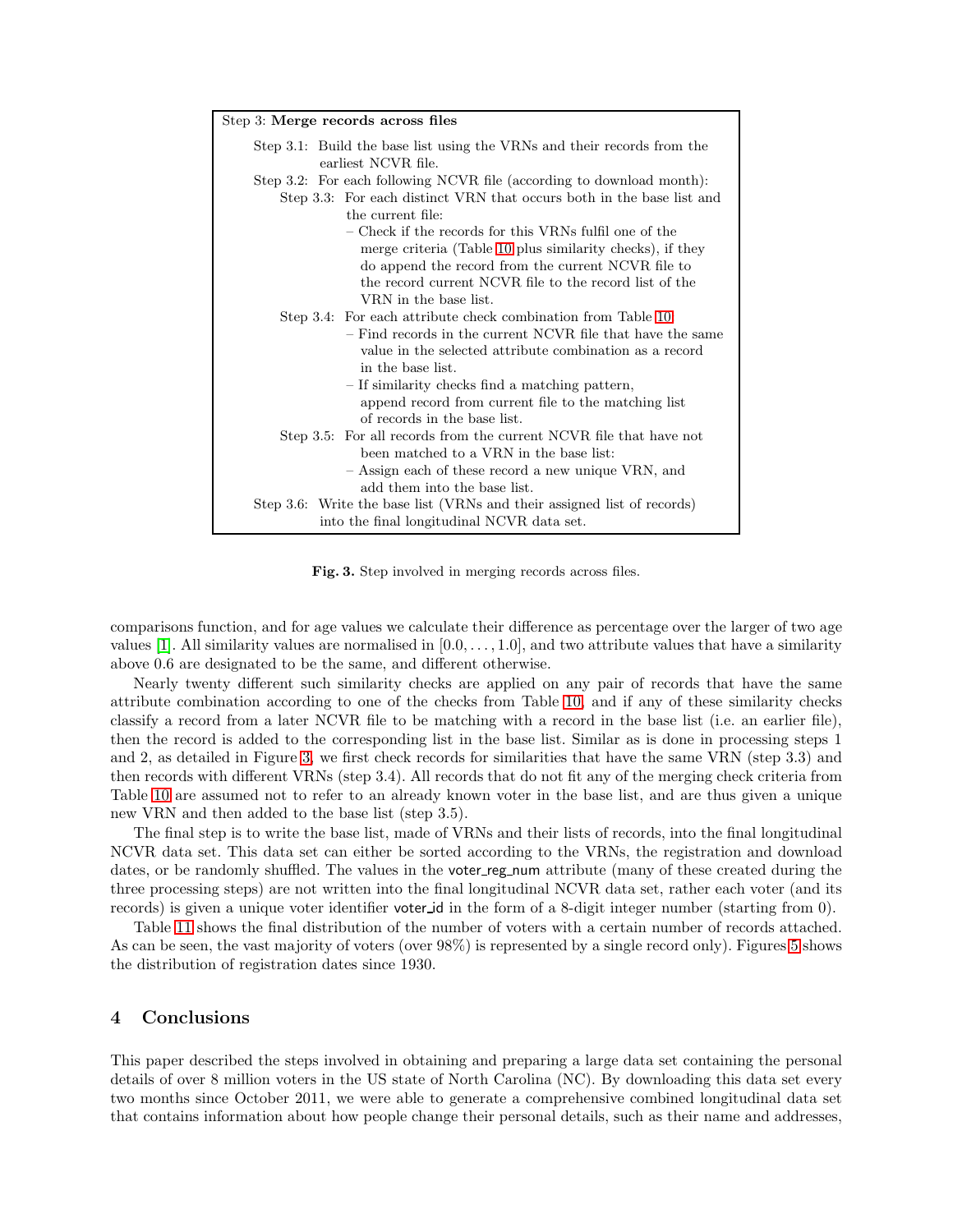Similarity check criteria: A record in a NCVR file is added to the list of records of a VRN in the base list if any of the following criteria is true:

- 1. Same first name, middle name, last name, age, gender, and city.
- 2. Same first name, last name, age, gender, and full phone num.
- 3. Same first name, middle name, last name, age, and res street address.
- 4. Same first name, middle name, age, city, and res street address.
- 5. Same first name, middle name, last name, age, and gender; and name suffix must be empty in both records (i.e. no different middle name).
- 6. Same first\_name, last\_name, name\_suffix, age, gender; and middle\_name must be empty in both records (i.e. no different name suffix).
- 7. Same first\_name, last\_name, age, gender, and city; and middle\_name and name suffix must both be empty in both records (i.e. no different middle name or name suffix).
- 8. Same first name, last name, age, gender, and city; and middle name has the same first letter (i.e. same initials) and name suffix must be empty in both records (i.e. no different name suffix).
- 9. Same middle name, last name, age, gender, res street address, and city; and first\_name has the same first letter (i.e. same initials) and name\_suffix must be empty in both records (i.e. no different name suffix).
- 10. Same first\_name, middle\_name, age, gender, and city; and name\_suffix must be empty in both records (i.e. no different name suffix).
- 11. Same first name, middle name, last name, name suffix, age, and gender.
- 12. Same last\_name, age, gender. res\_street\_address, and city; and first\_name and middle name values are not empty, and sorted and concatenated into one string they are the same in both records.
- 13. Same first\_name, last\_name, age, res\_street\_address, and city; and middle\_name and name\_suffix must both be empty in both records (i.e. no different middle name or name suffix).
- 14. Same first name, last name, name suffix, age, gender, res street address, and city; and at least one of middle name must be empty (i.e. no conflicting middle names).
- 15. Same first\_name, last\_name, name\_suffix, age, gender, res\_street\_address, and city; and both middle name values are not empty and one must be a sub-string of the other (i.e. must be contained in the other).
- 16. Same first name, last name, age, res street address, city, and zip code; and either at least one name\_suffix value is empty or they are the same; and either at least one middle name value is empty or they have the same first letter; and either the gender values are the same or at least one of them is 'u' (unknown).
- 17. Same first name, age, res street address, city, and zip code; and the gender value is 'f' (female); and middle\_name and name\_suffix must both be empty in both records (i.e. no different middle name or name suffix).
- 18. Same last name, age, gender, res street address, and city; and the concatenated first name and middle name are the same in both records.
- 19. Same first\_name, last\_name, age, res\_street\_address, city, and zip\_code; and both middle name and name suffix are not different (i.e. the same or at least one of the two values is empty).

<span id="page-12-0"></span>Fig. 4. Similarity check criteria for merging records used in processing step 3.

as well as about data entry errors and variations. This data set can be a valuable resource for research in areas such as record linkage and duplicate detection.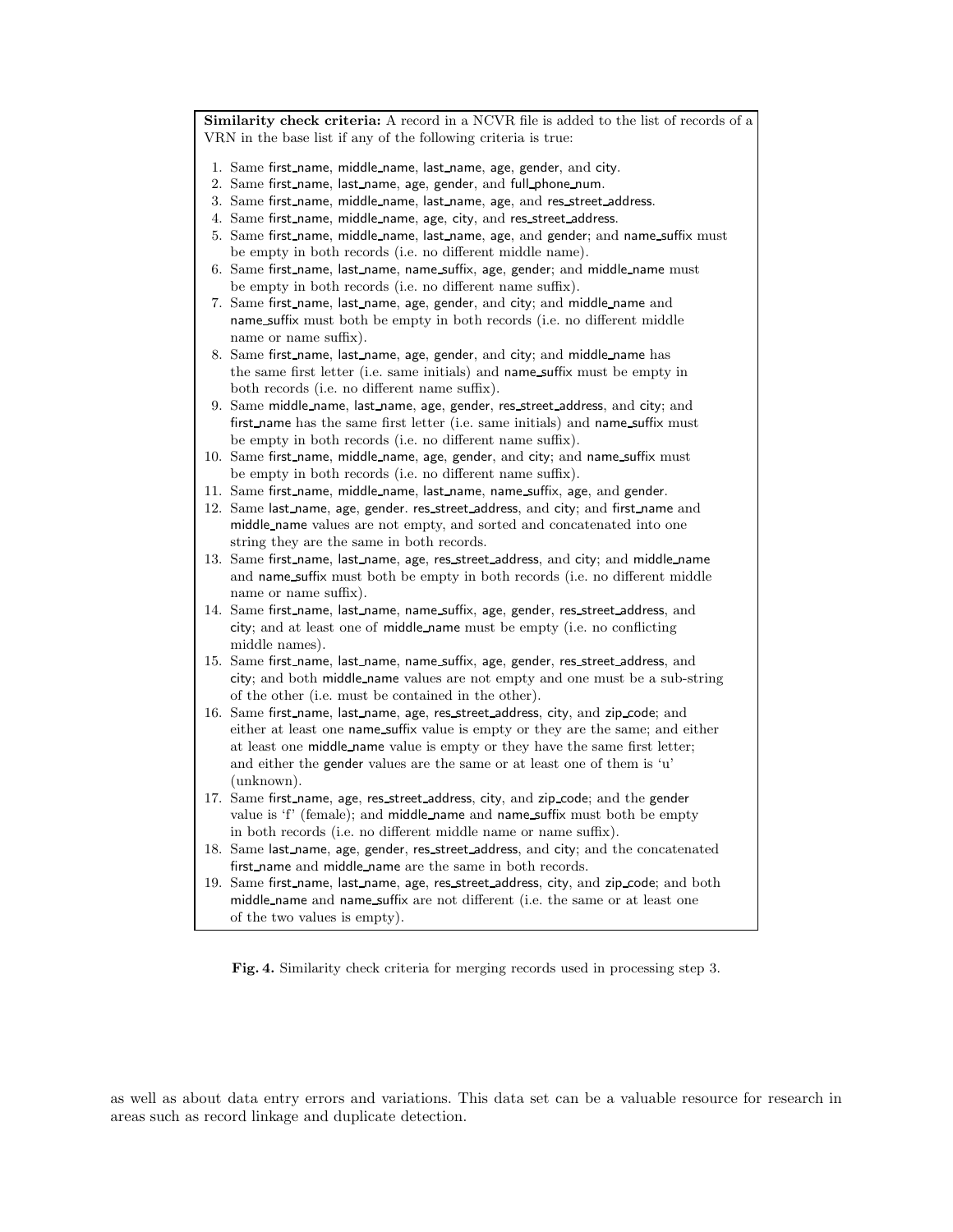<span id="page-13-0"></span>

| Number of records | Number of voters with |  |
|-------------------|-----------------------|--|
| per voter         | that many records     |  |
|                   | 7,962,101             |  |
|                   | 144,468               |  |
| 3                 | 3,476                 |  |
|                   | 88                    |  |
| 5                 |                       |  |
|                   |                       |  |

Table 11. Final distribution of records per voter.



<span id="page-13-1"></span>Fig. 5. Distribution of the voter registration dates, summed on a yearly basis and shown with a linear (left) and logarithmic (right) y-axis. The four-year cycle that corresponds to US election years is prominently visible towards the end of the time period.

Researchers who are interested in obtaining a copy of the current version of the combined data set are encouraged to contact the author. The programs (written in the language Python) used to download, clean and process this data set is also available from the author, while the source of the data set was given in footnote 1 earlier in the paper.

The author plans to continue downloading the source files on a regular basis and thereby improve the temporal characteristics of this data set.

Several publications have already used this data set for research purposes [\[5,](#page-14-4)[6\]](#page-14-5), while the NC voter data set itself (not the processed and combined version described here) has also been used for experimental research in record linkage [\[7](#page-14-6)[,8,](#page-14-7)[9\]](#page-14-8)

Researchers who are using this combined temporal data set for experimental or practical research that results in publications are asked to include the following citation in their publication:

Preparation of a real temporal voter data set for record linkage and duplicate detection research Peter Christen Technical Report, 2014. Research School of Computer Science, The Australian National University Canberra ACT 0200

The author also appreciates feedback on the use of this data set, especially about data quality issues encountered that might be useful to improving the merging and pre-processing encountered.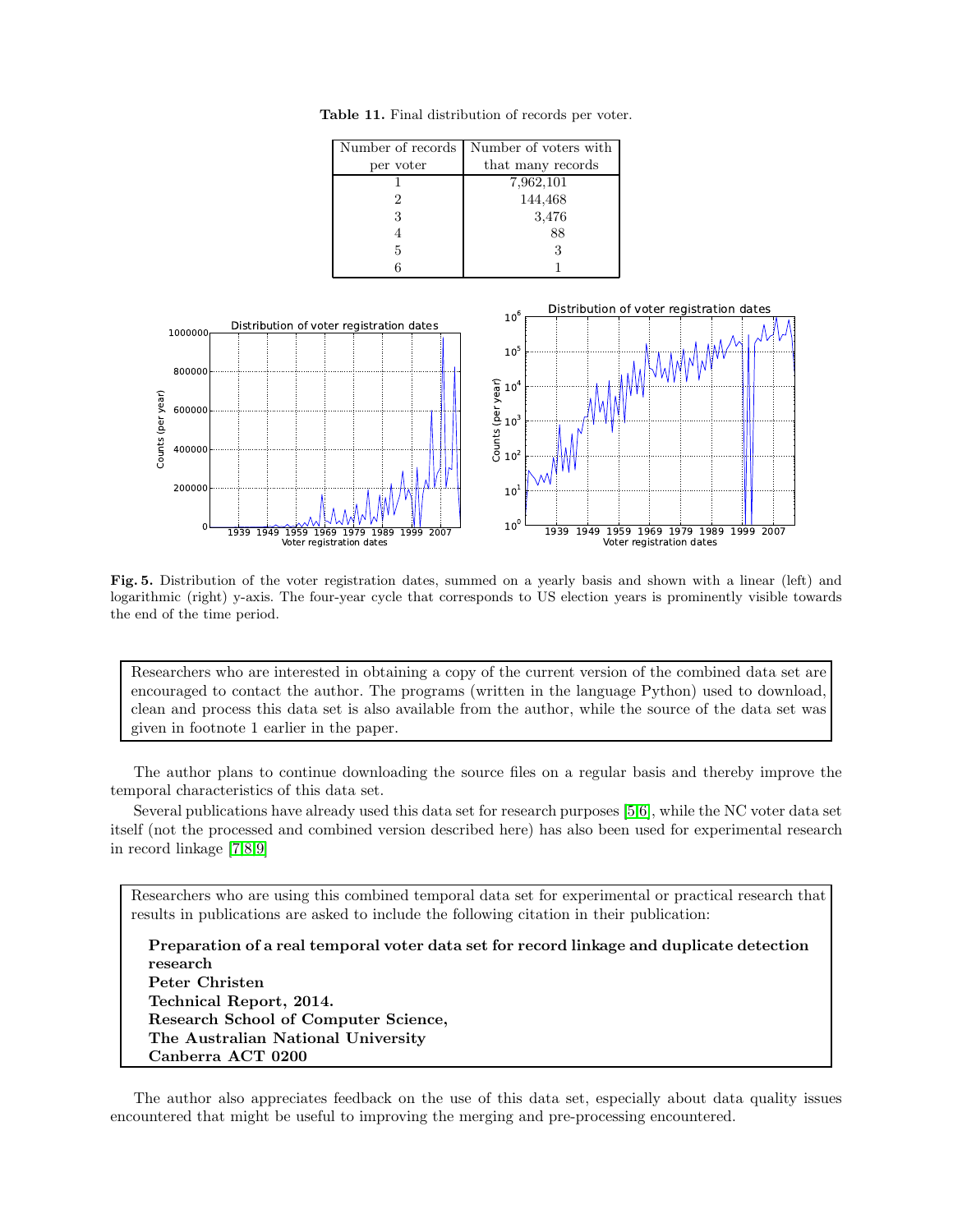# Acknowledgements

Thanks to Uwe Draisbach, Brad Malin and Weiyi Xia for conducting consistency checks on the combined data set, thereby preventing that various special cases were pre-processed in a wrong way, and to Uwe for providing the documentation that clarifies the legality of accessing the NCVR database.

# References

- <span id="page-14-1"></span><span id="page-14-0"></span>1. Christen, P.: Data Matching. Data-Centric Systems and Appl. Springer (2012)
- <span id="page-14-2"></span>2. Herzog, T., Scheuren, F., Winkler, W.: Data quality and record linkage techniques. Springer Verlag (2007)
- <span id="page-14-3"></span>3. Han, J., Kamber, M., Pei, J.: Data mining: concepts and techniques. 3 edn. Morgan Kaufmann (2011)
- 4. Naumann, F., Herschel, M.: An introduction to duplicate detection. Volume 3 of Synthesis Lectures on Data Management. Morgan and Claypool Publishers (2010)
- <span id="page-14-4"></span>5. Christen, P., Gayler, R.W.: Adaptive temporal entity resolution on dynamic databases. In: Advances in Knowledge Discovery and Data Mining, PAKDD, Gold Coast, Australia, Springer Berlin Heidelberg (April 2013) 558–569
- <span id="page-14-5"></span>6. Ramadan, B., Christen, P., Liang, H., Gayler, R., Hawking, D.: Dynamic similarity-aware inverted indexing for real-time entity resolution. In: International Workshop on Data Mining Applications in Industry and Government (DMApps'13), held at PAKDD'13, Gold Coast, Australia (April 2013)
- <span id="page-14-6"></span>7. Durham, E.A.: A Framework for Accurate, Efficient Private Record Linkage. PhD thesis, Faculty of the Graduate School of Vanderbilt University, Nashville (2012)
- <span id="page-14-7"></span>8. Kuzu, M., Kantarcioglu, M., Durham, E., Malin, B.: A constraint satisfaction cryptanalysis of Bloom filters in private record linkage. In: Privacy Enhancing Technologies, Springer (2011) 226–245
- <span id="page-14-8"></span>9. Kuzu, M., Kantarcioglu, M., Inan, A., Bertino, E., Durham, E., Malin, B.: Efficient privacy-aware record integration. In: ACM EDBT. (2013) 167–178